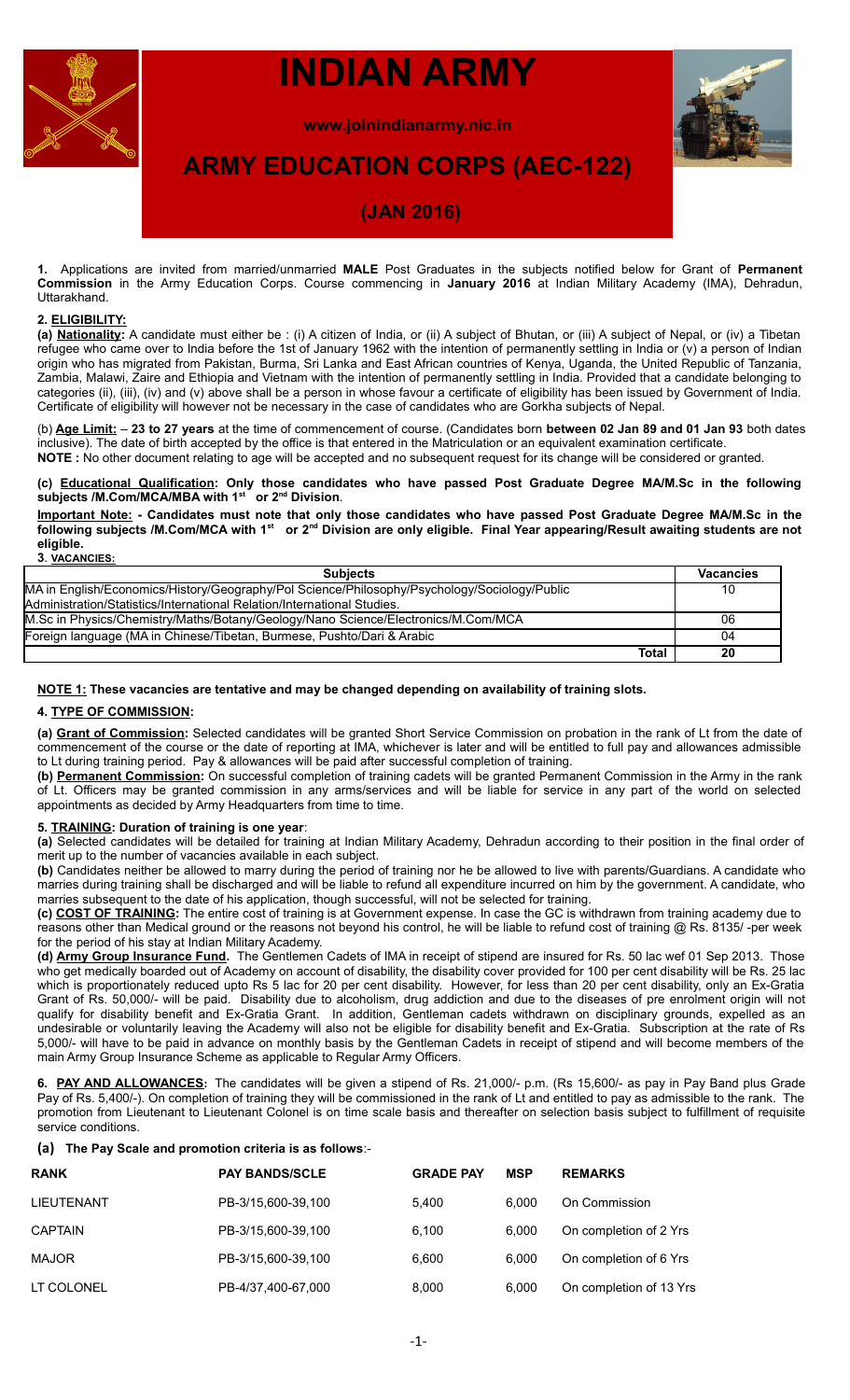| <b>COLONEL</b>                                                    | PB-4/37,400-67,000                         | 8,700      | 6,000      |                                                                           |
|-------------------------------------------------------------------|--------------------------------------------|------------|------------|---------------------------------------------------------------------------|
| <b>BRIGADIER</b>                                                  | PB-4/37,400-67,000                         | 8,900      | 6,000      |                                                                           |
| <b>MAJOR GENERAL</b>                                              | PB-4/37,400-67,000                         | 10,000     | <b>NIL</b> | On selection basis subject to fulfillment<br>requisite service conditions |
| LT GENERAL/ HAG SCALE                                             | 67,000 -(annual increment @<br>3%) -79,000 | <b>NIL</b> | <b>NIL</b> |                                                                           |
| HAG + Scale*                                                      | 75,500-(annual increment @<br>3%)-80,000   | <b>NIL</b> | <b>NIL</b> |                                                                           |
| *Admissible to 1/3 <sup>rd</sup> of total<br>strength of Lt Gens) |                                            |            |            |                                                                           |
| VCOAS/Army Cdr/Lt Gen<br>(NFSG)                                   | 80,000 (fixed)                             | <b>NIL</b> | <b>NIL</b> |                                                                           |
| COAS                                                              | 90,000 (fixed)                             | <b>NIL</b> | <b>NIL</b> |                                                                           |

## **(b) Allowances as applicable** – The rates of allowances applicable to officers are as under :-

| <b>Allowances</b>                                          | To Whom Applicable                                                                                                 | Rates(Rs)                                                              |
|------------------------------------------------------------|--------------------------------------------------------------------------------------------------------------------|------------------------------------------------------------------------|
| <b>Hard Area Allowance</b>                                 | Officers Posted in Hard Area                                                                                       | 6750/- PM (25% of Basic Pay)                                           |
| High Altitude/Uncongenial Climate Siachen                  | <b>Officers</b><br>Posted<br>in<br>High<br>Climate<br><b>Officers</b><br>Altitude/Uncongenial<br>Posted in Siachen | 11200/-<br>14000/-PM                                                   |
| Highly active Field Area Allowance<br>Field Area Allowance | Officer Posted at Highly Active Field Area<br>Officer Posted at Field Area                                         | 6780/-PM                                                               |
| Modified Field Area Allowance                              | Officer Posted at Modified Field Area                                                                              | 4200/-PM<br>1600/-PM                                                   |
| <b>Flying Pay</b><br>Parachute Pay                         | Officers Posted as Army Aviators<br>Posted in Active<br>Parachute<br><b>Officers</b><br><b>BNs/Regt</b>            | 9000/-PM<br>1200/-PM                                                   |
| Special Forces Allowance                                   | Officers posted in Special Forces                                                                                  | 9000/- PM                                                              |
| <b>Transport Allowance</b>                                 | All Officers                                                                                                       | Rs. 3200/-+DA PM in A1/A cities and Rs<br>1600/-+DA PM at other places |
| <b>House Rent Allowance</b>                                | <b>Officers</b><br>To<br>provided<br>not<br>Govt.<br>Accommodation                                                 | 10-30% of Basic Pay (Pay Band + Grade<br>Pay + MSP)                    |
| <b>Kit Maint Allowance</b>                                 | All Officers                                                                                                       | 400/- PM                                                               |
| Uniform Allowance (Outfit Allowance)                       | All Officers                                                                                                       | Initial 14000/- and 3000/- every Three<br>Years                        |
| Pay/Grant<br>Qualification<br>for<br>Service<br>Courses    | All Officers undergoing specified courses                                                                          | Rs. 6000/- to 20000/-                                                  |
| Instructional Allowance                                    | All Officers Posted as Instructors                                                                                 | 1800/-                                                                 |

**Note:-** In the case of allowances specific to Defence Forces, the rates of these allowances have been further enhanced by 50% as Dearness Allowances has gone up by 100%.

**(c) Cost to Company (CTC)**. The CTC for a Lieutenant would be approximately Rs. 80000/- per month. This includes Basic Pay, DA, Grade Pay, Military Service Pay, Tech Pay, House Rent Allowance and Transport Allowance. These rates are not statutory and are subject to change.

**(d) Privileges**. In addition to the CTC mentioned above, Army provides free Medical Facilities for Self & dependents, Canteen facilities, Entitled Ration, Mess/Club/Sports Facilities, Furnished Govt. Accommodation, Car/Housing Loan at subsidized rate.

**(e) Leave Entitlements**. On Commission, officers are entitled to 60 days annual and 20 days casual leave every year (subject to service exigencies). They are also entitled for 40% rail concession to any place and free travel as per extant rules) for self and family. Leave during training period will be as per the Training Policy in force.

**(f) Sports & Adventure**. The Army provides facilities to pursue any sport of your liking. In addition, one can learn and participate in adventure sports, such as river rafting, mountaineering, hot air ballooning, hang gliding, Horse Riding etc.

**7. HOW TO APPLY: (a)** Applications will only be accepted online on website **"www.joinindianarmy.nic.in".** Click on Officer Menu then go to **How to Apply** and then click **ONLINE APPLICATION.** Fill the online registration form. Note down the user id and password. Tips to assist in filling up fields have been provided as you click on ONLINE APPLICATION. Before submitting the application check the entries made and save the application. After submitting, take two copies of the printout and the Roll Number generated by the system. **(b) Following documents are to be carried to the Selection Centre by the candidate:-**

(i)One copy of the Print out of application duly signed and affix photograph attested by Govt Gazetted Officer.

(ii) Attested copy of Matriculation by the Board concerned (CBSE/State Boards/ICSCE) in which date of birth is reflected for proof of date of birth (Admit card/Marksheet/Transfer/Leaving Certificate etc. are not acceptable for proof of date of birth).

(iii) Attested copy of  $12<sup>th</sup>$  Class Certificate & Marksheet.

(iv) Attested copy of Graduate Degree and all Marksheets.

(v) Attested copy of Post Graduate Degree & Mark sheets of all Semesters.

(vi) All certificates in original. Originals will be returned after verification at the Service Selection Board itself.

**Any candidate who does not carry these entire documents for the SSB interview, his candidature will be cancelled.**

(c) The second copy of the printout of online application is to be retained by the candidate for his reference. No need to send any hard copy to DG Recruiting.

(d) Candidates must submit only one application. Receipt of multiple applications from the same candidate will result in cancellation of candidature.

## **ONLINE APPLICATION WILL OPEN ON 10 JUN 2015 AT 1000 HRS AND WILL BE CLOSED ON 09 JUL 2016 AT 1700 HRS**

**8. SELECTION PROCEDURE:** The selection procedure is as follows:-

(a) **Short listing of Applications. Integrated HQ of MoD(Army) reserves the right to shortlist applications and to fix cutoff percentage of marks without assigning any reason.**

(b) Only shortlisted eligible candidates depending on the cutoff percentage will be interviewed at Selection Centres, Allahabad (UP), Bhopal (MP) and Bangalore (Karnataka) by Psychologist, Group Testing Officer and Interviewing Officer. **Call Up letter for SSB interview**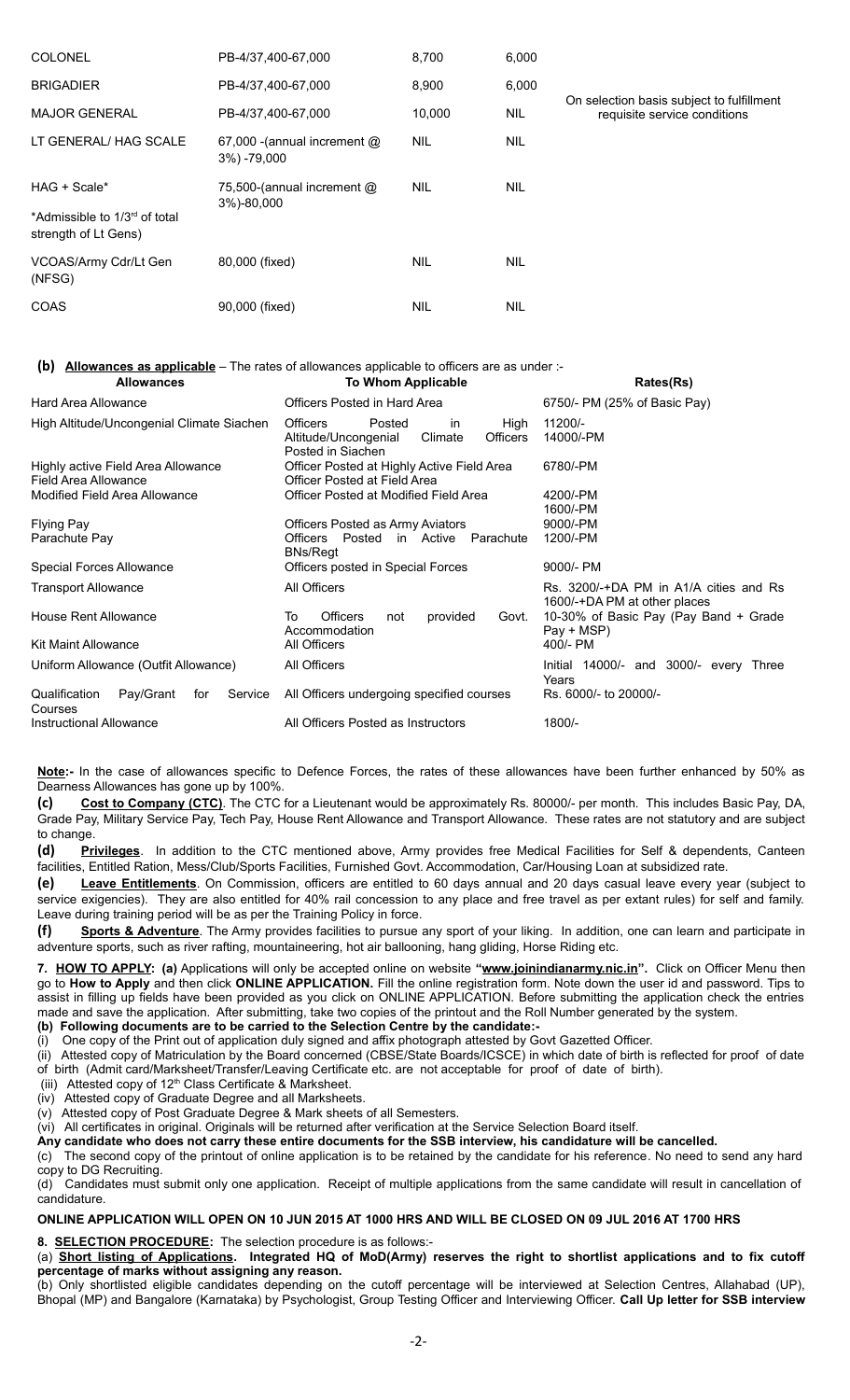**will be issued by respective Selection Centres only through candidate's registered e-mail id and also through SMS**. Candidates will not be interviewed locally. Allotment of Selection Centre is at the discretion of DG Rtg, IHQ MoD (Army) and no request for changes are entertained in this regard.

(c) Interviews will be held in Sep/Oct 2015.

(d) Candidates will put through **two stage selection procedure. Those who clear Stage I will go to Stage II. Those who fail in Stage I will be returned on the same day**. Duration of SSB interviews is **five days** excluding day of arrival and details of the same are available at official website of Rtg Dte **[www.joinindianarmy.nic.in](http://www.joinindianarmy.nic.in/)**

## **9. PHYSICAL STANDARD**

**(a) Height & Weight**: The minimum acceptable height and weight for men is 157.5 cms with correlated weight. In case of candidates belonging to the North East and hilly areas like Gorkhas, Nepalese, Assamese and Garhwalis, the height will be relaxed by 5 cms and weight commensurate with reduced height. In case of candidates from Lakshadweep, the minimum acceptable height can be reduced by 2 cms.

**(b) Visual Standards**; Distance Vision (Corrected): Better Eye 6/6; Worse Eye 6/18. Myopia should not be more than 3.5D and hypermetropia not more than 3.5D including Astigmation. Internal examination of the eye will be done my means of opthalmoscope to rule out any disease of the eye. A candidate must have good binocular vision. The colour vision standard will be CP-III. A candidate should be able to recognize red and green colours. Candidates who have undergone or have evidence for having undergone Radial Karatotomy to improve the visual acuity will be permanently rejected. In order to detect PRK/LASIK all the candidates at SMB will be subjected to the measurement of Axial length by A-Scan biometer. Candidates who have undergone LASER Surgery for correction of refractive error will be considered for commission in Army if they fulfill following criteria :- (i) Age more than 20 years. (ii) Uncomplicated stable LASIK/Excimer (PRK) laser procedure done for Myopia or Hypermetropia, with stable refraction for a period of six months after the procedure. (iii) A healthy retina. (iv) Corrected vision should be 6/6 in better eye and 6/9 in worse eye, with maximum residual refraction of  $\pm$  1.50 in any meridian for myopia or hypermetropia. (v) Axial length within permissible limits.

**(c) Permanent Body Tattoos**: For detailed Tattoos policy visit website www.joinindianarmy.nic.in.

**(d)** To pass fit, a candidate must be in good physical and mental health free from any disability.

**(e)** Prospective candidates are advised to exercise and keep themselves physically fit, in order to avoid any injury due to the rigorous physical training at Indian Military Academy. In order to be able to adjust to the regime there candidates are advised to achieve following standards before joining the IMA, if finally selected:- (a) Running 2.4Km in 15 minutes (b) Push ups – 13 Nos (c) Sit ups – 25 Nos (d) Chin ups – 6 Nos (e) Rope climbing – 3-4 metres.

**10. MEDICAL EXAMINATION**: A candidate recommended by the Services Selection Board will undergo a medical examination by Board of Service Medical officers. Only those candidates will be admitted to the academy who are declared fit by the Medical board. The proceedings of the Medical Board are confidential and will not be divulged to anyone. However, candidates declared unfit by the Special Medical Board (SMB) will be intimated by the President of the Medical Board. The procedure for request for Appeal Medical Board (AMB) will also be intimated to the candidates. Unfit candidates should report for AMB with a maximum period of 42 days. Candidates are advised to note that Recruiting Directorate has no role to play in Appeal Medical Boards and procedure advised by the medical authorities is to be strictly adhered to. Candidates declared unfit by AMB will be intimated by the President, AMB about procedure to challenge finding of AMB. Candidates will also be intimated that Review Medical Board (RMB) will be granted at the discretion of DGAFMS based on the merits of the case and that RMB is not a right. Candidates will be considered medically fit only on receipt of the approved Medical documents from Directorate General Medical Services.

**Note**:- Candidates are advised in their own interest to undergo a preliminary medical check up for wax in ears, DNS, defective colour vision, over weight/under weight, piles, tonsillitis and visicocle before reporting for the SSB interview.

### **11. MERIT LIST:**

**(a) Merit list will be prepared on the basis of the marks obtained by the candidate at SSB interview.**

**(b) It is to be noted that mere qualifying at the SSB interview does not confirm final selection.**

**(c) Higher educational qualifications, previous performances, NCC background, etc, have no role to play in the merit list.**

**Note : The merit list of the recommended candidates for AEC will be displayed at the reception of DG Rtg and our website i.e. [www.joinindianarmy.nic.in](http://www.joinindianarmy.nic.in/) after completion of all formalities related to the entries.**

**12. CHANGE OF INTERVIEW DATES** :Request for change of SSB Interview date should be avoided. However, under most unavoidable circumstances, such change may be considered based on the circumstances of the case. This will be an exception rather the rule. Request for such change should be forwarded to Selection Centre from where the call-up letter for SSB interview has been received and not to Directorate General Recruiting. The Selection Centre may permit change of date at their discretion. Contact details of Selection Centres are available on our website [www.joinindianarmy.nic.in.](http://www.joinindianarmy.nic.in/)

**ENTITLEMENT FOR TRAVELLING ALLOWANCE:** Candidates appearing for SSB interview for the first time for a particular type of commission shall be entitled for AC-III Tier to and fro Railway fare or Bus fare including reservation cum sleeper charges within the Indian limit. Candidates who apply again for the same type of commission will not be entitled to travelling allowance on any subsequent occasion.

**14.** On joining the Army, some of personal restriction in service will be imposed in accordance with Article 33 of Constitution of India as promulgated in the Army Act and Army Rules from time to time.

### **NOTE 1: Any ambiguity / false information/ concealment of information detected in the certificates will result in cancellation of the candidature at any stage of selection.**

**NOTE 2:** For all queries regarding allotment of centres, date of interview, merit list, joining instructions and any other relevant information please visit our website **[www.joinindianarmy.nic.in](http://www.joinindianarmy.nic.in/)**, or contact Tele No. (011) 26173215 (between 2PM to 5PM Monday to Friday). Address:- Directorate General of Recruiting, AG's Branch, IHQ MoD (Army), West Block-III, R.K.Puram, New Delhi-110066.